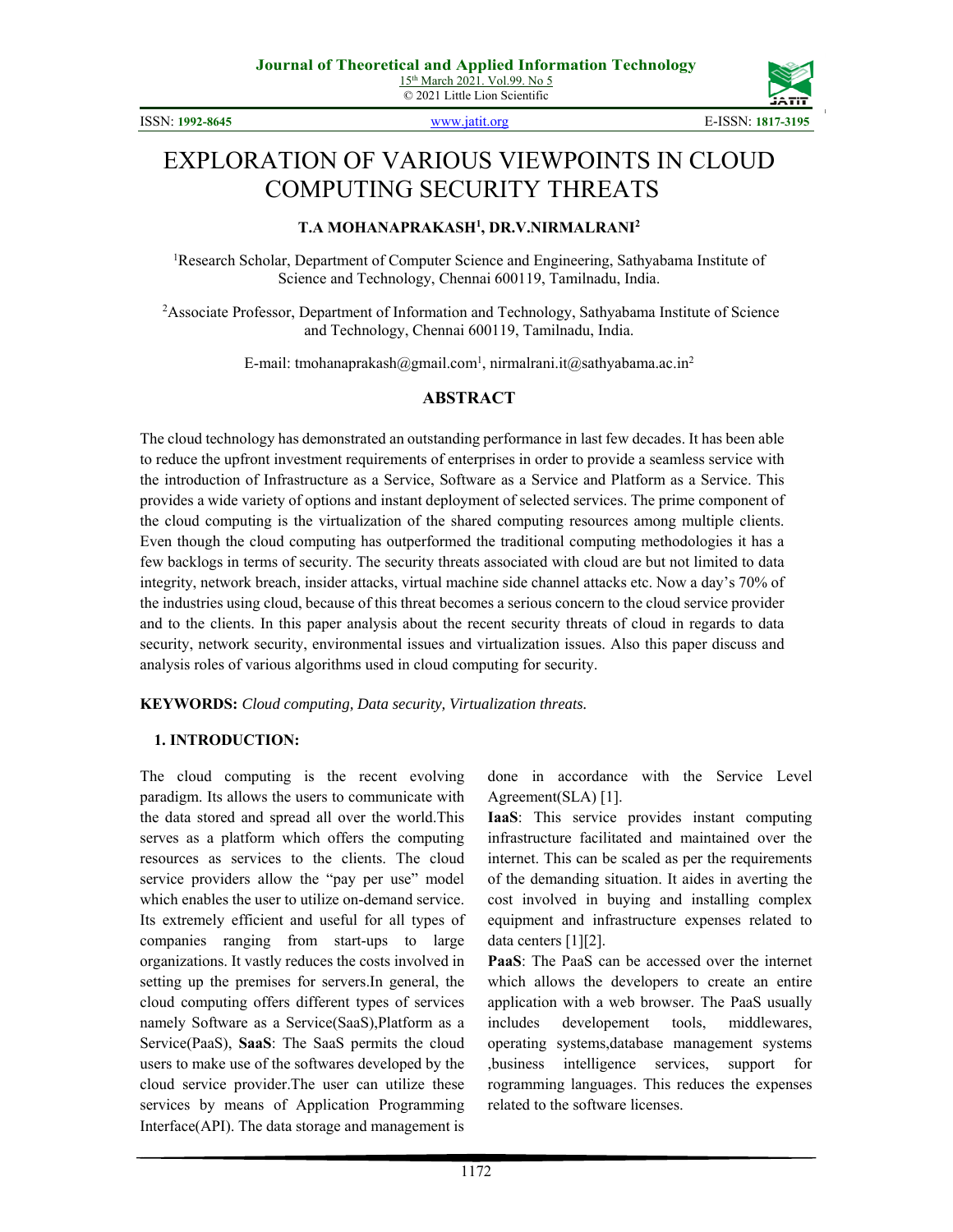#### **Journal of Theoretical and Applied Information Technology**  15<sup>th</sup> March 2021. Vol.99. No 5

© 2021 Little Lion Scientific

| ISSN: 1992-8645 | www.jatit.org | E-ISSN: 1817-3195 |
|-----------------|---------------|-------------------|

The entire software development life cycle activities can be managed by this service.[1][2] of attention. This security issue has been acting as a barrier for the potential users to adapt the cloud systems. This paper discusses about the security issues related to the cloud computation.

These types of services can be deployed as public, private or hybrid cloud as per the requirements of the organization. Having said about services and functional competence of the cloud, the security issues related to the developing cloud computing has gained a lot



*Figure 1: Infrastructure As A Service(Iaas)*

## **2. THREATS IN CLOUD SECURITY:**

The virtual environment of the cloud provides access to enormous computation power which supports development of various applications in multiple fields but the method of data transmission is done through the internet and used throughout the cloud which raises concerns regarding the security and privacy of the data. The traditional methodology of providing security to the data using anti-virus software and firewalls is not greatly useful in virtualized environment.

## **2.1: Common threats in cloud computing:**

The threats that the cloud computing faces can be categorized as Data, Network and cloud environment related threats.fig-2

#### **2.1.1: Data threats:**

so does the data of the client. The protection of the client's data has became the primary concern of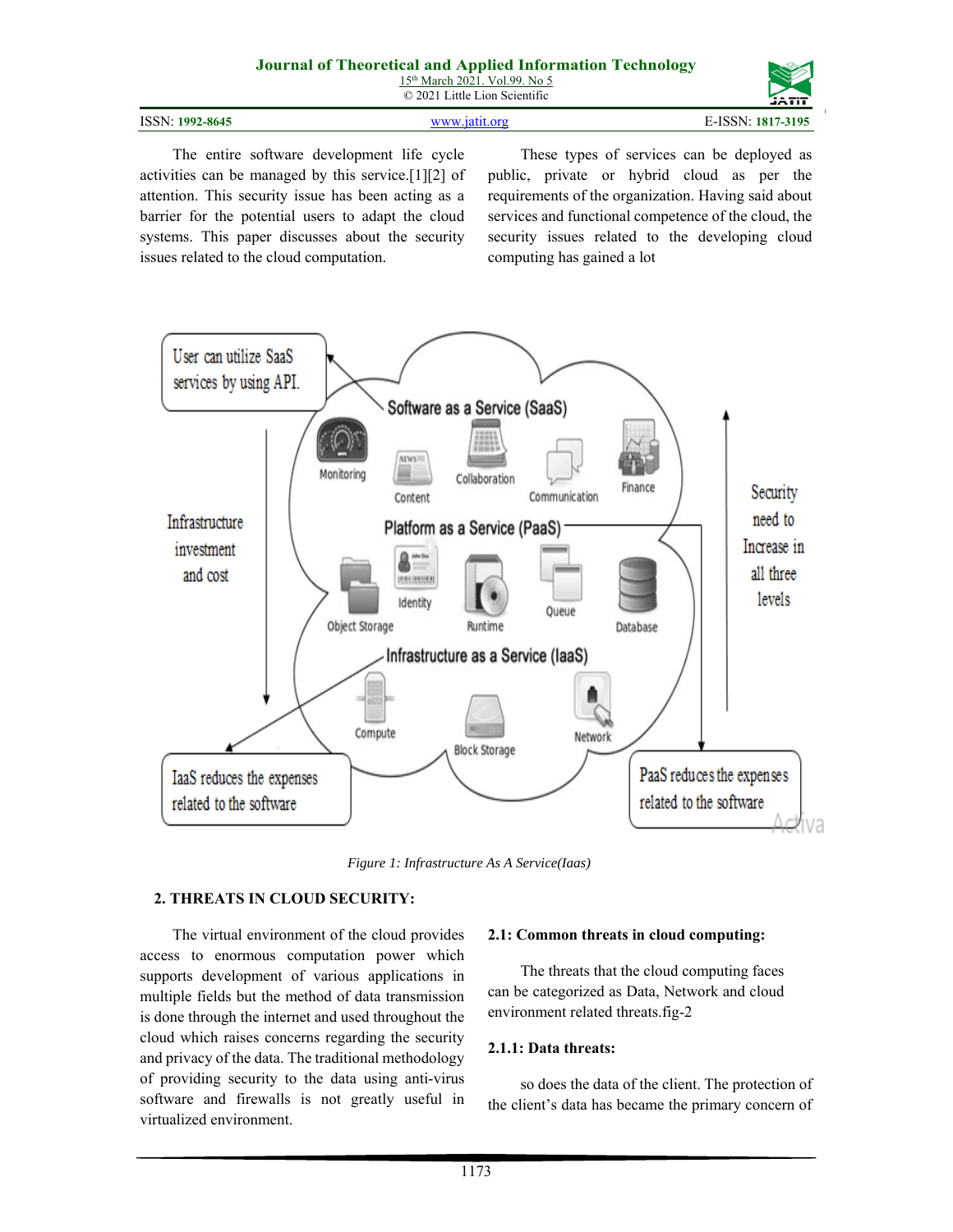|                 | --------           |
|-----------------|--------------------|
|                 |                    |
| ISSN: 1992-8645 | ISSN-<br>1817-3195 |

the service providers. Some of the considerable security threats are data breaches and data loss.

One of the principle assets of any enterprise is the data. As time passes by, the client base of the cloud service providers is increasing an

# **A Data Breach:**

The data breach can be defined as the leakage of client or enterprise data though non-authenticated access to the company's server. These kind of data breach affects the companies reputation as well as the financial state of the company. Recently the most popular social media "Facebook" has been reported of a leakage of its client's data through one of facebook's third party companies. Several companies like Zomato, Zyngaetchas been a victim of data breach.

# **B Data Loss:**

The data loss is significantly another type of data threats where the client's or company data is lost due to malicious deletion of data by unauthorized users, crash of harddisk leading to data corruption, Loss of data due to natural disasters.[3]

# C **Data Integrity issues:**

The data integrity ensures that the data of the client does not get compromised(modification and deletion of data). The manipulation of the data is possible through an attacker or even by a malicious insider. However, there has not been a universal rules for maintaining data integrity which leads the clients to bestow their data based on the establishment of trust with the cloud service provider.



*Figure 2 : Cloud Computing Threat*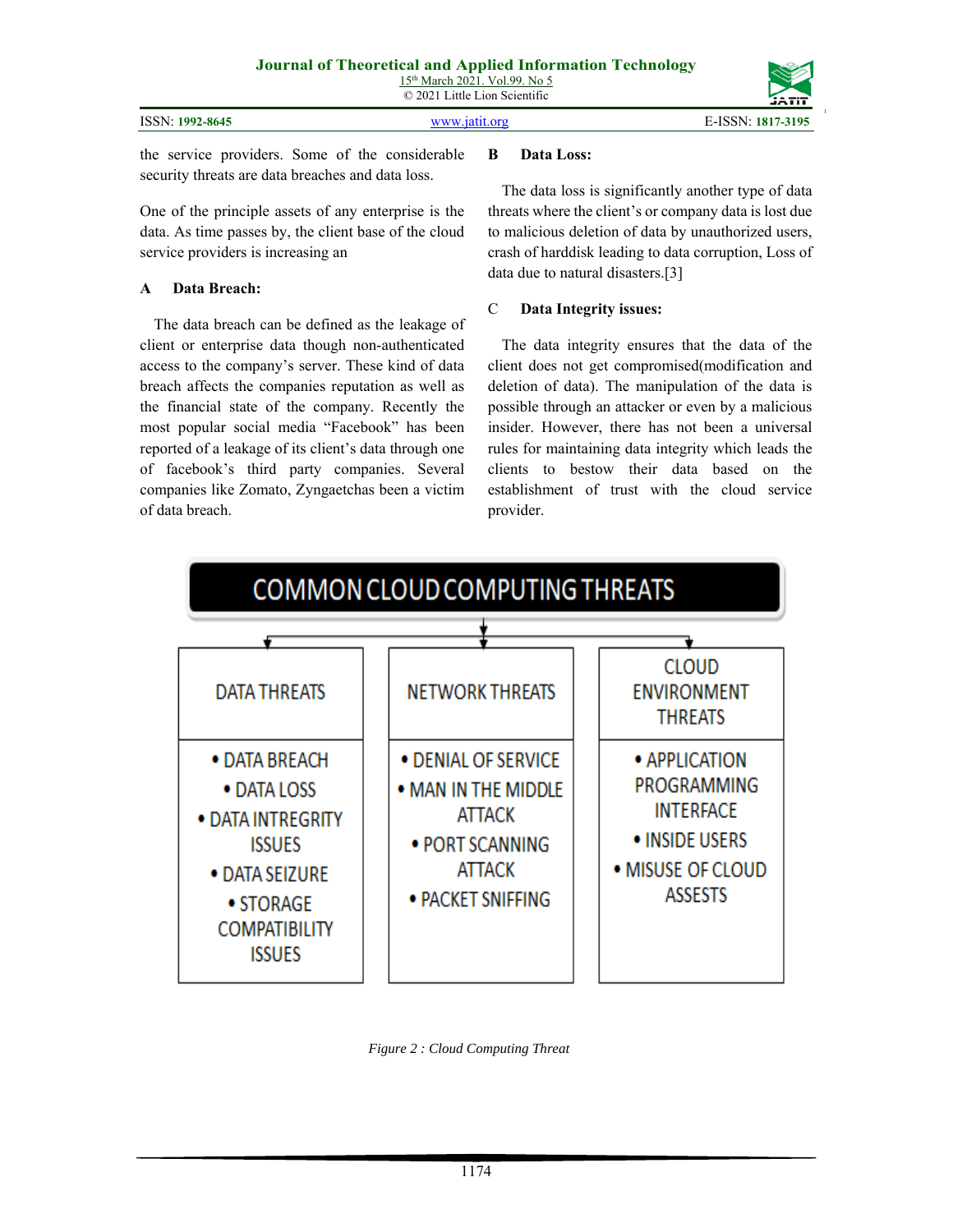ISSN: **1992-8645** www.jatit.org E-ISSN: **1817-3195**

# **D Data Seizure:**

One of the prime advantages of using the cloud is the cutback of the upfront investment by the companies. Enormous number of start-up enterprises use the affordable public cloud in which multiple clients share the same computing resources. Even though the cloud service provides a isolated environment, if the government seizes the properties of one of the clients it leads to the seizure of the entire physical server.

The federal laws does not complies with the newly implemented environment technologies, the cloud service providers advices their clients to store their data as encrypted files. Since the cloud service providers are obliged to the law the complete data present in that physical would be provided to the investigation department but would not be able to decrypt the files since the cloud service provider does not possess the decryption keys.

#### E **Issues with storage compatibility of data:**

Multiple cloud service providers offers their own custom developed storage management services. In the traditional servers, the storage services offered by hosting platforms allows the clients to migrate from one hosting to another host provider seamlessly. In the cloud, the storage services offered by one CSP is not compatible with the other providers. If one CSP goes down(bankruptcy) the task of data migration becomes difficult for the users.

## **2.1.2: Network threats:**

The network plays an influential role in the cloud computing. The efficiency of the cloud service provider can be determined by the networking methodologies used to provide faster and efficient data routing and storage. The networks threats are equally important to that of data threats. There are a few notable network threats which are as follows:

## A **Denial of Service**

One of the most common traditional networking threats is Denial of Service(DoS). The DoS attack prevents the authentic users from utilizing the

services offered by the company. This can be done by sending numerous request to the host server(Centralized server) up until the point where the server crashes. As the server side as evolved, the DoS have also evolved to Distributed Denial of Service where multiple sources spread throughout the world are utilized for the transmission of enormous amount of dummy pings up until server crash point.

#### B **Man in the Middle attack:**

The man in the middle attack is termed to be an active eavesdropping attack where the attacker continuously monitors the data transmission between the sender and the receiver. The data relayed between the sender and the receiver passes through the attacker's system without their knowledge. In order to overcome this the SSL(Secure Socket Layer) was advised to be made use to ensure end to end encryption and secure transmission of the data.

#### C **Port Scanning Attack:**

The ports are considered to be the doors of access to the server. When a client sets a particular port to handle all types of requests it becomes vulnerable to port scanning where the attackers scans every data passing in and out through the ports. Its difficult to trigger an alert of port scanning for the online servers because its the inherent nature of the internet servers to allows access to data through the specified ports.

## D **Packet Sniffing:**

The data is sent in the form of packets from the sender to the receiver.In the traditional computing the packet sniffing is one of the common network threats which involves the attacker scanning the packets of data send in through the network. The detection of packet sniffing is hard since the packets are routed through multiple routers and switches on its path to the destination and the attacker might be present in any of these traffic handling devices. This does not seems to be a problem in the virtual network since the VMM routes the packets directly to the specified virtual instance. That being said, the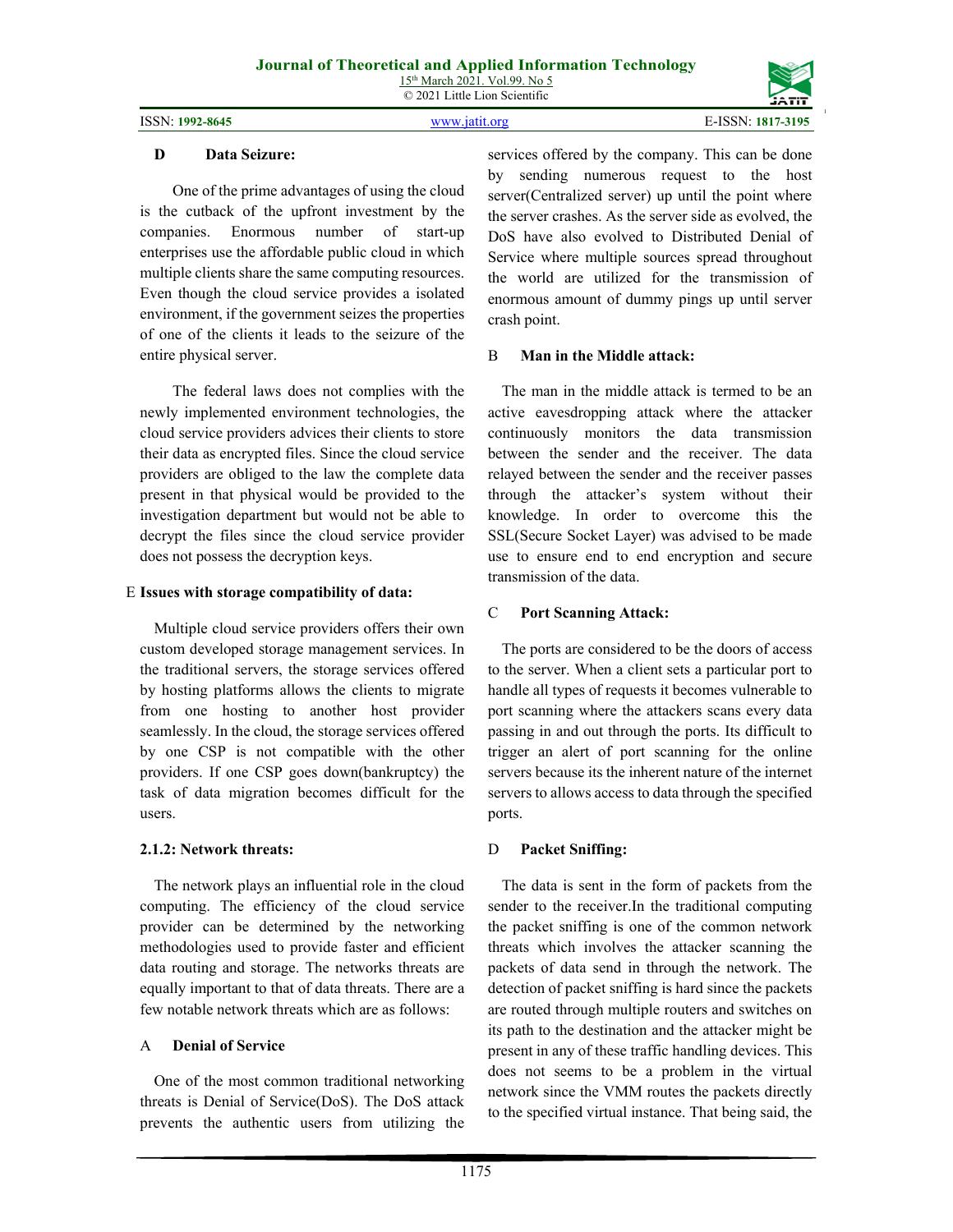cloud service providers offer additional protection to ensure the prevention of packet sniffing.

#### **2.1.3: Cloud environment threats:**

The cloud environment threats are limited to the interfaces(API), shared data environment and vulnerable cloud services. Some of the concerning cloud environment threats are as follows:

**A API**: Most of the services provided by the cloud can only be accessed through the usage of application programming interface(API). Such API accessible services include but not limited are SaaS, PaaS and IaaS. These API's are used in the management of infrastructure , storage platforms and software applications. These API's are mostly handled by third party companies. A weakly designed API could allows access to company's confidential information.

**B Inside workers**: Considering the number of threats in the cloud computing not every threat is due to an unauthorized user(hacker), sometimes it can be caused by a malicious insider of the company. This insider is provisioned with authentication to secure files which they use to carry out unprivileged activities.The cloud service provider must also do a wide spread surveillance on the activities of their authorized users.

**C Misuse of Cloud assets**: In order to increase the client base the cloud service organizations use the traditional marketing method of providing a limited period demo of the product. Occasionally a few clients might utilize the power demo hardware provided by the cloud service provider to perform malicious process.

# **2.1.4 Insufficient resource and experts:**

Many enterprises are migrating from traditional computation to cloud computing. Yet this migration remains to be a great challenge to the enterprise due to the lack of human resources with the skills of cloud technology. Several employees of the IT companies are considering multiple path to gain the knowledge of working in a cloud environment. Some enterprises are accelerating the process of migration by hiring people with competence of cloud technology and coaches their existing employees to impart the knowledge of cloud.[20]

# **2.1.5 Cost management of cloud resources:**

One of the major profits in using cloud computing is the cost efficiency. Despite the flexible cost structure of the cloud computing, some enterprises seems to be increasing their expenses due to inefficient handling of the cloud resources. For example, an employee might forget to turn off the unwanted cloud instances which indeed increases the cost. A few companies have overcame this challenge of by employing a full time cost management team.[21] [25] [26]

# **3. VIRTUALIZATION AND ITS ASSOCIATED THREATS:**

# **3.1 Types of Virtualization Threads**

The Virtualization is the cutting-edge technology that has made it possible for the cloud technology to attain at-most efficiency in data management with least investments. Its has paved way to run multiple isolated operating systems in the same physical server.One of the prime components of the virtual environment is the hypervisor alternatively known as virtual machine monitor(VMM). This acts as an interface between the virtual environment and the physical platform. The hypervisor makes use of the resources such as storage, CPU and memory provided by the physical server. The virtual machine monitor allows sharing of resources(physical server) by multiple clients with isolated environment for each client. In traditional computation the application running on the server might use around 40% of the server's capacity 60% is unexploited . By the implementation of shared resources, the other 60% of the server is used by multiple clients which leads to full utilization of the server. One of the merits of virtual machine is that it provides complete isolation from the other virtual machines in such a way that even if one virtual machine fails it does not affect the others but if one physical server fails it affects all the virtual machine that were running in it.[4] The virtualization of the system can be done in two different ways. They are as follows:

#### **Virtualization based on operating system**: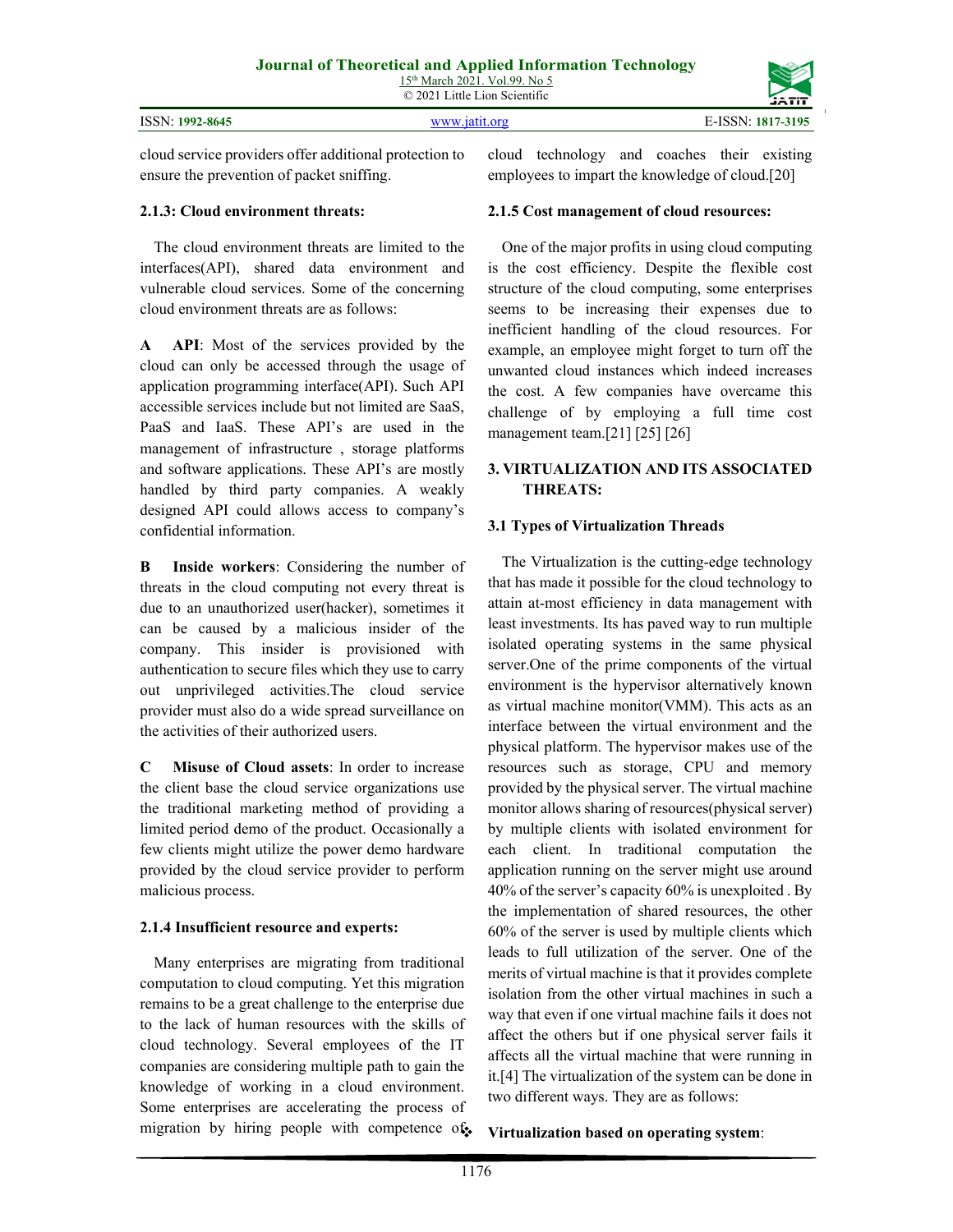#### ISSN: **1992-8645** www.jatit.org E-ISSN: **1817-3195**



In this type, the virtual machines are based on the operating system which runs directly on the physical resources. This is commonly referenced as bare-metal hypervisor. There a some serious threats associated in this method of virtualization.There is a better chance in attacking the kernel of the operating system which might compromise the entire virtual machine. Some examples of hypervisor are VMware, Hyper-V.[4][5]

#### **Virtualization based on hypervisor**:

The hypervisor is made available during the boot time by the existing operating system. Since the hypervisor allows the functionalities such as shared resources and isolation, it provides an environment which is more controllable in nature. Since the virtual environment is created over the hypervisor the calls to the physical machine are made by the underlying operating system. The virtual machines that runs over the hypervisor is named as guest virtual machine. These guest VM makes calls to the host operating system by using the API(Application Programming Interface). Some examples of hypervisors of such type are: Microsoft Virtual PC, Oracle Virtual Box, KVM.[4][5]

#### **3.2: Threats in virtualization:**

Having said about the convenience of using virtual machine, it has also raised a few security challenges of its own. Some of them includes but not limited to are Denial of Service(DoS), Cache side channel attacks, malwares, unauthorized intrusion, hyper visor jacking and hyper visor escape [7]. Fig-3 A brief description of the threats in virtual environments is as follows:

**Attack amongst virtual machine:** One of the prime functionalities offered by the virtual machine is isolated environment which can be prevented from attacks based on the policies framed for access control. Having said that, if one of the many virtual machines in a host is compromised it wouldn't be very difficult in accessing the other virtual machines in the same host which indeed provides full control over the machine.[6]

**VM Migration**: In the virtualized environment, the scalability feature requires shifting of the VM from

one physical host to another. This transportation of the VM takes place seemlessly in the background without the knowledge of the client which could introduce a threats posed by the malicious insider who values the data of the client to be profitable.There are multiple modes of transportation of the stolen data by until this day there ain't a mode of transmission which hasn't left out a forensic clue of the theft.This paper [10][20] has made high tech as well as low tech analysis in data transmission. Some of the predicted methods of high and low tech attacks are as follows:

- Cloning of the hypervisor and use it in the remote location with the intent of obtaining the user data.
- Creating a copy of the datastore.
- $\div$  Possibility of attacking the network(such as man-in-the-middle, packet sniffing) during the transit of the VM in-order to nab the host and the vmdkfiles.One of the ways to avert this attack shall be encrypting the files that are to be transmitted over the network.[9].
- **VM cloning**: The virtual machine cloning is a reflection of the existing virtual machine which is present in the same network as that of its parent VM. This process is done in-order to reduce the time required in installation and setup of a group of similar virtual machine and as well as to manage the increasing workload. A typical example would be cloning a production environment virtual machine to a testing environment for checking the compatibility of the newly developed features. There are three types[8] of cloning which are as follows:
- $\div$  Full cloning: Here the cloned VM is completely independent from the parent VM.
- $\cdot \cdot$  Linked cloning: In this type the cloned machine shares the same virtual memory as that of the parent virtual machine.
- $\cdot \cdot$  Instant clone: The time required to create a instant VM clone is extremely low when compared to the other two methods of cloning. In this method the cloned VM uses the in-memory of the currently running parent VM and the copy of data to the memory is done upon write operation only.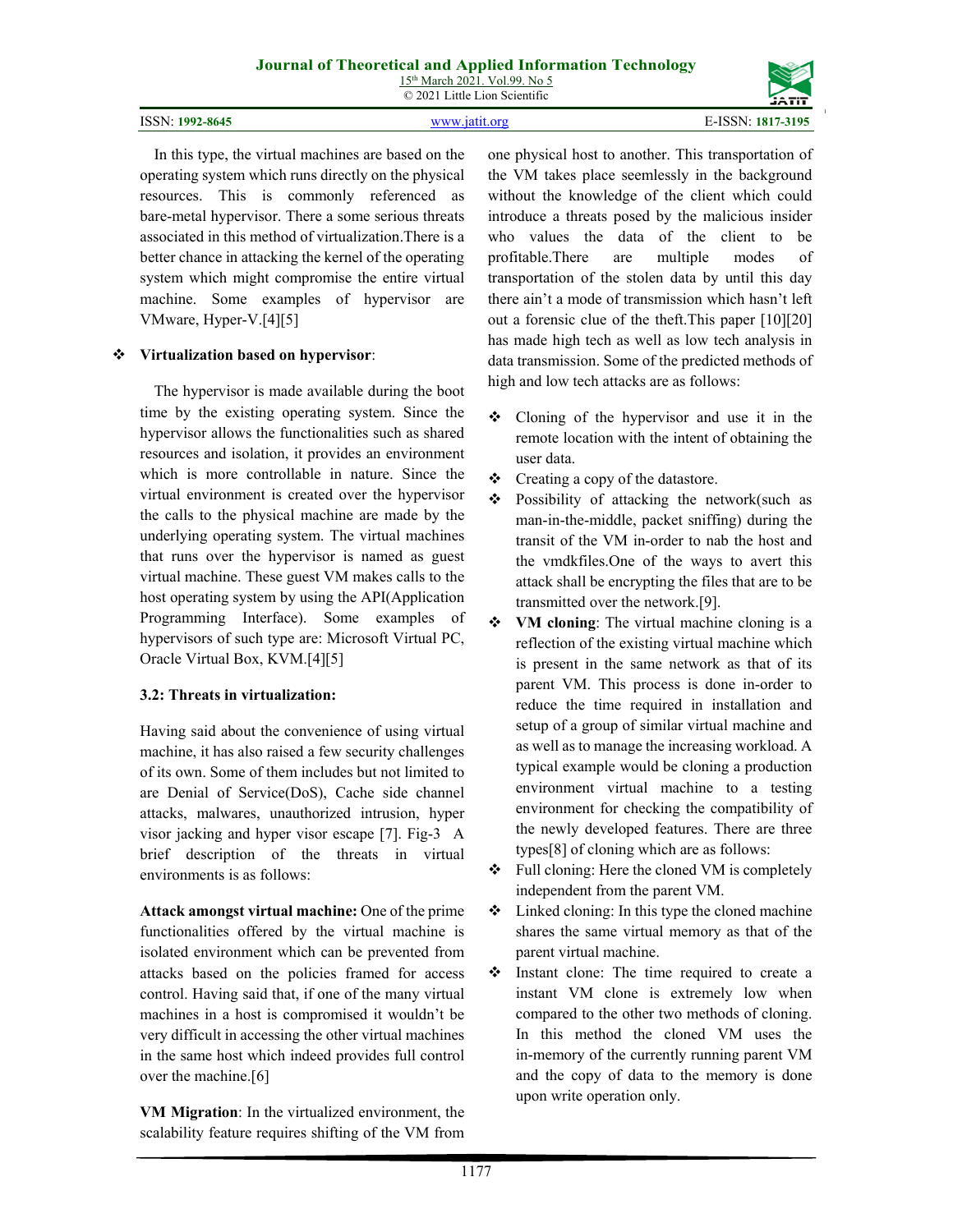| ISSN: 1992-8645 | www.jatit.org | E-ISSN: 1817-3195 |
|-----------------|---------------|-------------------|

However though the cloning seems to be a viable solution to compensate the increasing workload, there are few threats associated with this method. Since the clone is usable by multiple similar VM, Obviously the configuration(entropy pool) of all these virtual machines are similar. This could lead an attacker to guess the crypto keys that are used in the process of VM encryption and decryption [8].



*Figure 3 : Types Of Possible Virtualization Threats* 

**VM CACHE:**One of the noticeable attacks made due to vulnerable shared technologies is the cross virtual machine side channel cache attack which uses the data available in the shared cache of different virtual machines. In general VM becomes a victim to the side channel attacks when a competitors malicious virtual machine shares the same hardware resources as that of the victim and performs activities such as man in the middle attack and awaits for sensible information such as encryption and decryption keys etc . In the cache side channel attack, the malicious VM performs observation in the shared resources and analysis the cache access behaviour, execution time of operations etc. There are a few techniques used by the attacker in the past few years. They are as follows:

i) Prime and probe attack: Here the attacker places eviction sets in the cache which they choose to monitor.

ii) Flush and reload attack: In flush and reload attack, the attacker places spy processes which are programmed to observe the accessed pages in the shared memory. By this process, the attacker traces the memory path used by the victim and performs data extraction.

The cache side channel attacks are categorized into three. They are as follows:

i) Time-driven attack: Here the attacker tries find the relation between the operations and the cache miss. Upon continuous observation, the attacker tries to establish a pattern inorder to extract the victim's information.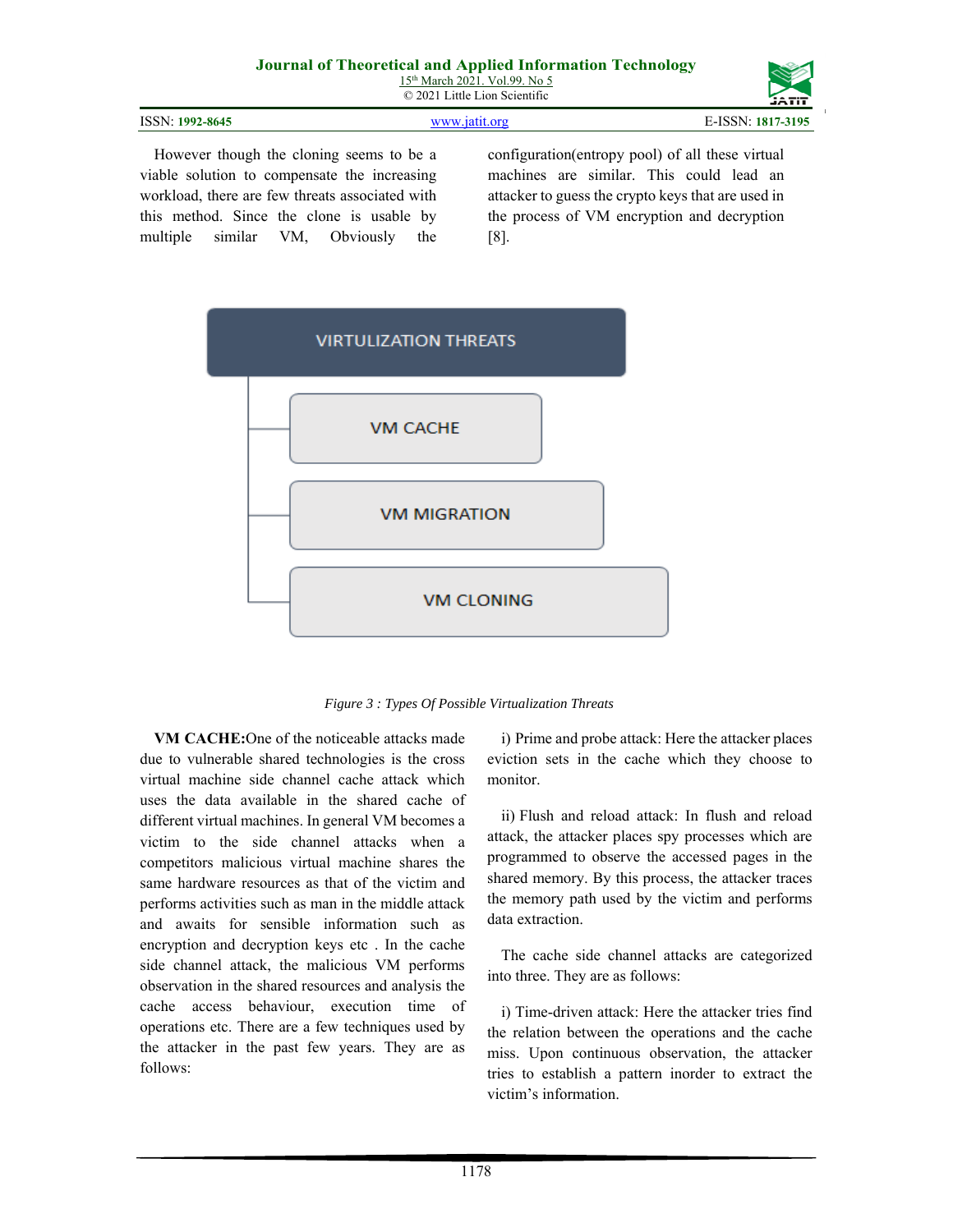© 2021 Little Lion Scientific

| ISSN: 1992-8645 | www 1911 oro | E-ISSN:<br>1817-3195 |
|-----------------|--------------|----------------------|

ii) Access-driven attack: Here the spy process is executed in parallel inorder to gain the knowledge about the behaviour of the victim. The cache sets accessed by the victim are confirmed by the attacker when the victim experiences a cache miss.

iii) Trace-driven attack: Here the attacker observes the cache lines that are been utlized by the victim. In this method, the attacker follows the memory lines which has resulted in a successful cache hit rather than cache miss.

In order to evict the cache based side channel attacks it requires architectural level changes in hardware,software and hypervisor. [7].

# **4. ROLE OF HASHING ALGORITHMS IN CLOUD COMPUTING:**

There is always a concern about the data integrity and authenticity since the storage location of the data is widespread throughout multiple servers. There are multiple cryptographic methodologies to preserve the data integrity and reliability which includes the process of encryption, decryption and generation of hash values. Lets us discuss about some of the hashing algorithms which can be used to check the integrity of the stored data.[22][23]

# **4.1 Message Digest 5(MD5)**:

The MD5 produces an output of 128 bit when given an input of size 512 bits. Its faster when compared to the other digest algorithms. This 128 bit output is produced by the combination of four 32 bits blocks.

*Step1*: Appending the padding bits: The padding is done until the length of the word is equivalent to 448%512. The first padding bit is 1 and the remaining padding bits are assigned the value of 0.

*Step2*: Appending Length: The length of the original input is measured after the padding bits are added. The message length is now in multiples of 512.

*Step3*: Message digest buffer: The Message digest buffer consists of four registers each of size 32(in bits). These registers are initialized with predefined values.

*Step4*: Processing the message in 16 word blocks: The auxiliary functions of MD5 takes three 32 bits values and produces a single 32 bit output value. *Step5*: Display Output: The output is displayed based on the order of the byte ranging from lower to higher. The values from the four registers are combined to form the final 512 bit hash value  $[11][12]$ 

# **4.2 Secure Hashing Algorithm(SHA):**

The secure hashing algorithm was developed by keeping MD4 as the base.It has been developed by NIST( National Institute of Standards and Technology).Its been utilized by multiple security application. [24] Lets us take a look into the working steps of SHA-512:

*Step1*: Padding Bits: The given input message is padded until the length of the input message is congruent to 896 mod 1024. The first padding bit is 1 and the remaining padding bits are assigned the value 0. The padding is done regardless of the length of the input data.

*Step2*: Padding length: The unsigned 128bit is added to the initial input value.

*Step3*: Intialization of hashing buffer: The 512 bit buffer is used to hold the intermediate and the final results of the function. Each register in the buffer is 64 bits.

*Step4*: Processing of the message: The message processing is done in 80 rounds with every round taking three inputs: a word of 64 bits, the output of the previous completed round and a constant. The SHA constant is formed by taking the first 64 bits of the fractional part of cube roots of first 80 prime numbers.

*Step5*: Displaying the Output: After successful completion of the previous process, the hash value of length 512 bits is obtained.

The SHA-2 consists of a group of SHA algorithms that works in a similar way as SHA-512. The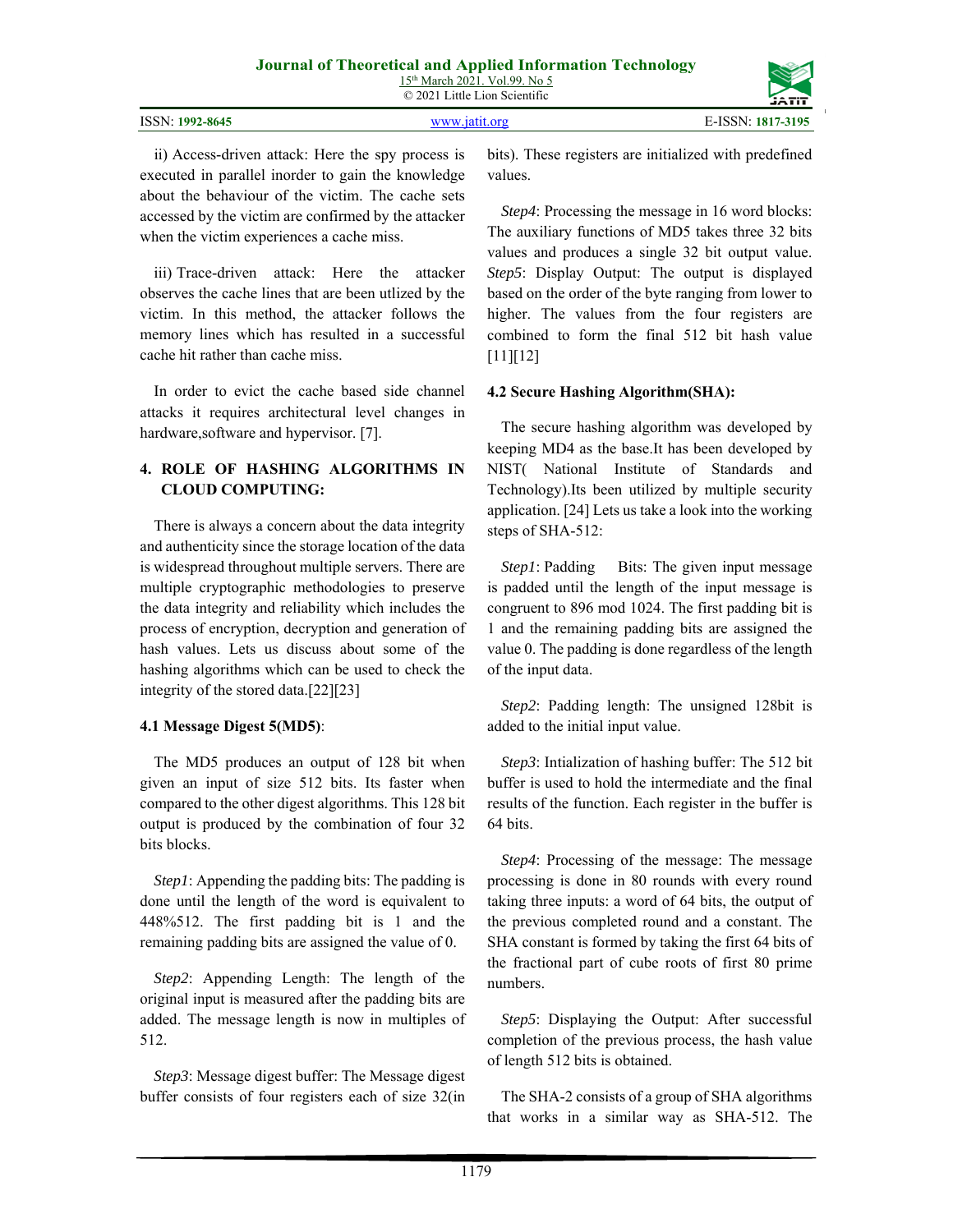ISSN: **1992-8645** www.jatit.org E-ISSN: **1817-3195**



comparison of MD5 and SHA-512 shown in [11][12][13].

#### **4.3 Secure Alert systems through the combination of blowfish and RC6 algorithm:**

This paper[14] has proposed an alert system though the combination of advantages of blowfish and RC6 algorithm.In the encryption process the system generates a digital signature which is obtained using sha-256 and blowfish algorithm encrypts using the digital signature and the plain text using key 1 which is randomly generated. A second key namely is generated for encryption using RC6.

The output of blowfish is encrypted using RC6 with key 2. This combined encryption utilizes the advantages of both SHA-256 and RC6. During the decryption process, the user is prompted to enter both the keys and the number of wrong inputs is tolerated until the preset threshold value. The alert is sent when the number of trails increases the threshold values.

## **4.5 Attribute based algorithm:**

The privacy protection and data security assured by the cloud service providers are the key components to the prominence of cloud computing. The cryptographic algorithms have been the guardians of the user data from being exposed. There are multiple public key cryptography methodologies among which the attributed based encryption has gained a recent popularity.

In the attribute based algorithm the authenticity of the user is verified based on the private key as well as other parameters of user such as their location, user's account type etc. Lets us dive into the working process of attributed based cryptographic methodology.[15][16][19]

Step1: Generation of public and master key: The trusted centers generates master key and the public key. Step2: Generation of private key: The private key is generated through the combination of user attributes by the trusted authority.

Step3: Encryption: The algorithm used for encryption is provided with the message to be encrypted, user attributes and a number(generated randomly). The message is encrypted with these three parameters.

Step4: Decryption: The encrypted message and the user attributes are sent as input to the decryption algorithm [15][27].

Having said about the pros of Attribute based algorithm, there exists a few cons that needs to be addressed. They are inefficient and challenging revocation mechanism, usage of invariable attributes to control access to data and challenges in key escrow and coordination.

The Cipher Policy-Attributed based encryption is setup on the base on attributed based algorithm. This paper[17] has proposed a system which uses CP-ABE with user revocation function. In the CP-ABE only a set of authorized users can perform the decryption function.

For Example, in the software team the project code is accessible to the members of the team but if one of the team member "B" moves out of this project team, the project code is inaccessible by "B" eventhough "B" still works for the same company. The CP-ABE is almost conceptually similar to the role based access control but contains the features of ABE.The CP-ABE follows the below steps:

Step1: Setup of parameters: The setup algorithm provides the public key and master secret key based on the security parameters of the user.

Step2: Key generation: The keygen algorithm takes the master secret key and user attributes and provides the private secret key(PVT) for every user.

Step3: Key encryption key(KEK): This algorithm takes a set of users and provides KEK.

Step4: Encryption: The encryption algorithm takes the message to be encrypted, the private key and the access structure of the user to provide a ciphertext. Step5: Decryption: The decryption algorithm takes the cipher text, private secret key of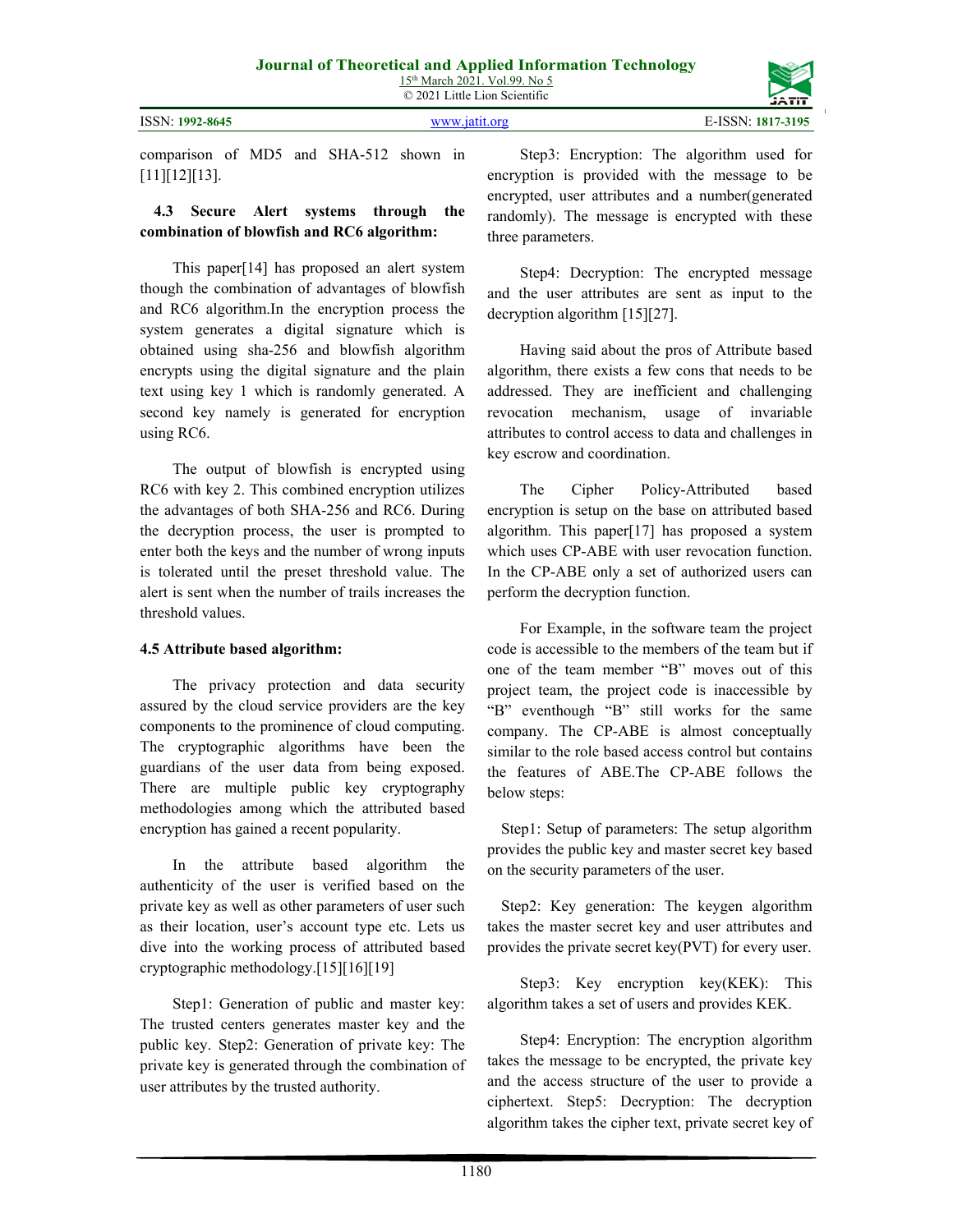**ISSN: 1992-8645 www.jatit.org E-ISSN: 1817-319** 

the user(PVT) and set of group attribute keys and provides the decrypted message.

*Table 1 : Comparison Table Of MD5 And SHA-512* 

|                                                              | MD <sub>5</sub>              | SHA-512                  |
|--------------------------------------------------------------|------------------------------|--------------------------|
| Message block size                                           | 512 bits                     | 1024 bits                |
| Output size                                                  | 128 bits                     | 512 bits                 |
| Collisions                                                   | Yes                          | No                       |
| Speed                                                        | Faster, 64<br>Iteration only | Slower, 80<br>Iterations |
| Execution time (in milliseconds) given<br>File size of 500KB | 35                           | 48                       |
| Throughput                                                   | 5.44 mb/sec                  | 5.03 mb/sec              |

*Table 2 : Performance Analysis* 

|                     | <b>ABE</b>                                   | <b>CB-ABE</b>                                           |
|---------------------|----------------------------------------------|---------------------------------------------------------|
| Encryption          | $AT_{\text{ciphertext}}$ # $BI_1 + (2*BI_2)$ | $2^*( AT_{cipherTest}+1)^*B_4 + (2^*B_2)$               |
| Decryption          | $dC_{\rm s}$ + 2dBI,                         | $2^* AT_{user} $ *C <sub>c</sub> + $(2^* m  + 2)^*BI$ , |
| Policy              | Threshold                                    | AND, OR, Threshold                                      |
| User                | Not Satisfied                                | Satisfied                                               |
| Accountability      |                                              |                                                         |
| User                | Not Satisfied                                | Satisfied                                               |
| Revocation          |                                              |                                                         |
| <b>Fine Grained</b> | Not Satisfied                                | Satisfied                                               |
| Access Control      |                                              |                                                         |

Some of the few notable disadvantages of CP-ABE are inefficiency, less flexibility in managing policy and attributes and increase in overhead of the algorithm with increasing user attributes. The comparision of ABE and CB-ABE in Table-2 **[18][19].** 

## **5. CONCLUSION:**

The cloud computing has gained a astonishing number of the clients as a cause of its reduced upfront investment, instant scalability, advanced data management, isolated virtual environments, shared hardware resources ,easy to understand interface and instant service subscription and cancellation. Although the cloud has a competitive advantage over the traditional computing yet the threats associated with cloud threatens some enterprises(including banking) and governmental organization from migrating to cloud environment. This pause from migration can be averted by improving the security services and formation of standard regulations to provide accountability. Having analyzed the viable recent security threats associated with cloud computing, this paper can be considered as a precursor for further in-depth research and analysis of cloud's security services.

## **REFERENCES:**

- [1] Ramachandra, Gururaj&Iftikhar, Mohsin& Khan, Farrukh. (2017). A Comprehensive Survey on Security in Cloud Computing. Procedia Computer Science. 110. 465-472. 10.1016/j.procs.2017.06.124.
- [2] Hussain, Syed Asad, Mehwish Fatima, AtifSaeed, Imran Raza, and Raja KhurramShahzad. "Multilevel classification of security concerns in cloud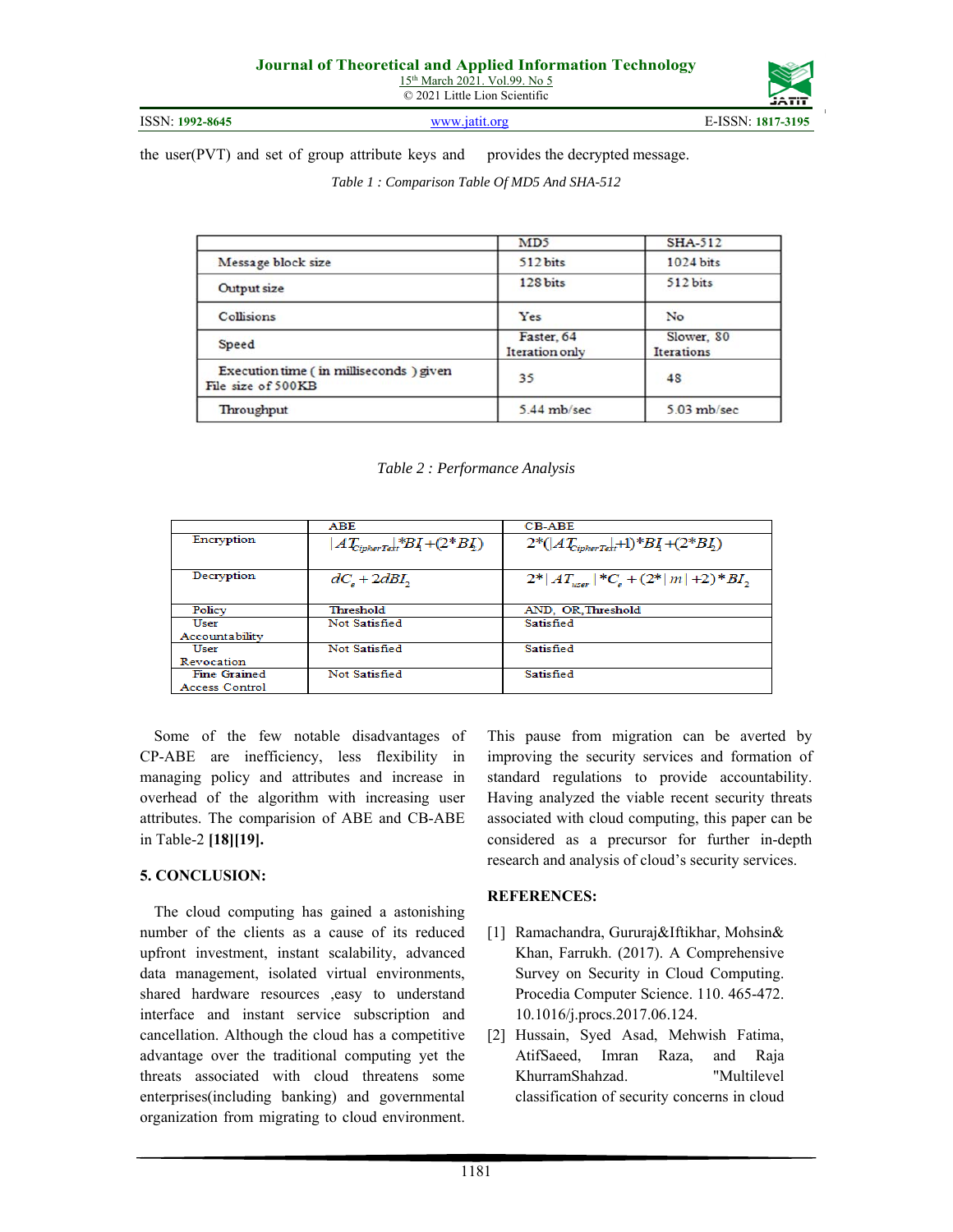

ISSN: **1992-8645** www.jatit.org E-ISSN: **1817-3195**

computing." *Applied Computing and Informatics* 13, no. 1 (2017): 57-65.

- [3] John Viega, McAffee, Cloud Computing and the Common Man," published on the IEEE Journal ON Cloud Computing Security, pp. 106-108, August 2009.
- [4] S. Jin, J. Seol, J. Huh, and S. Maeng, "Hardware-assisted secureresource accounting under a vulnerable hypervisor, ACMSIGPLAN Notices, vol.50, no.7,pp.201–213,2015.
- [5] FarzadSabahi, M., IEEE, Secure Virtualization for Cloud Environment Using Hypervisor- based Technology.International Journal of Machine Learning and Computing, 2012.Vol. 2 (February 2012), pp.39-45.
- [6] Chen, S. L. Z. L. X., Z. Corporation, and C. Shenzhen, Virtualization security for cloud computing service. International Conference on Cloud and Service Computing, 2011(2011 IEEE), pp.174-179
- [7] Litchfield, Alan T. and AbidShahzad. "Virtualization Technology: Cross-VM Cache Side Channel Attacks make it Vulnerable." *ArXiv* abs/1606.01356 (2016).
- [8] Gunasekaran, Jashwant Raj, Michael Cui, PrashanthThinakaran, Josh Simons, Mahmut T. Kandemir, and Chita R. Das. "Multiverse: Dynamic VM Provisioning for Virtualized High Performance Computing Clusters." In *2020 20th IEEE/ACM International Symposium on Cluster, Cloud and Internet Computing (CCGRID)*, pp. 131-141. IEEE, 2020.
- [9] Barrowclough, John Patrick and RameezAsif. "Securing Cloud Hypervisors: A Survey of the Threats, Vulnerabilities, and Countermeasures." *Security and Communication Networks* 2018 (2018): 1681908:1-1681908:20.
- [10]Duncan, Adrian, Sadie Creese, Michael Goldsmith, and Jamie S. Quinton."Cloud computing: Insider attacks on virtual machines during migration." In *2013 12th IEEE International Conference on Trust,*

*Security and Privacy in Computing and Communications*, pp. 493-500. IEEE, 2013.

- [11] Singh and S. K. Saroj, "A Secure Data Dynamics and Public Auditing Scheme for Cloud Storage," 2020 6th International Conference on Advanced Computing and Communication Systems (ICACCS), Coimbatore, India, 2020, pp. 695-700, doi: 10.1109/ICACCS48705.2020.9074337.
- [12]Kumar, Sandeep& Gupta, ErPiyush.(2014). A Comparative Analysis of SHA and MD5 Algorithm.International Journal of Computer Science and Information Technologies.5.pp: 4492 - 4495.
- [13]Katende, Nicholas & Wilson, Cheruiyot&Kibe, Ann. (2017). Enhancing Trust In Cloud Computing Using Md5 Hashing Algorithm And Rsa Encryption Standard. International Journal of Scientific & Engineering Research, Volume 8, Issue 3, March-2017. 8(3).pp.550-566.
- [14]M. Ilaiyaraja, P. Balamurugan, R. Jayamala, 2014, Securing Cloud Data using Cryptography with Alert System, International Journal Of Engineering Research & Technology (IJERT) Volume 03, Issue 03 (March 2014): 98-101
- [15]Mathur, Etti and Manish Sharma. "A Review of Attribute based Encryption Technique for Security in Cloud Computing." *International Journal of Computer Applications* 159 (2017): 43-45.
- [16]Chaudhari, Nikhil &Saini, Mohit& Kumar, Ashwin&Govindaraj, Priya. (2016). A Review on Attribute Based Encryption. 380-385. 10.1109/CICN.2016.81.
- [17]Xie, Xingxing, Hua Ma, Jin Li and Xiaofeng Chen. "An Efficient Ciphertext-Policy Attribute-Based Access Control towards Revocation in Cloud Computing." *J. UCS* 19 (2013): 2349-2367.
- [18] Waters, Brent. "Ciphertext-policy attribute-based encryption: An expressive,